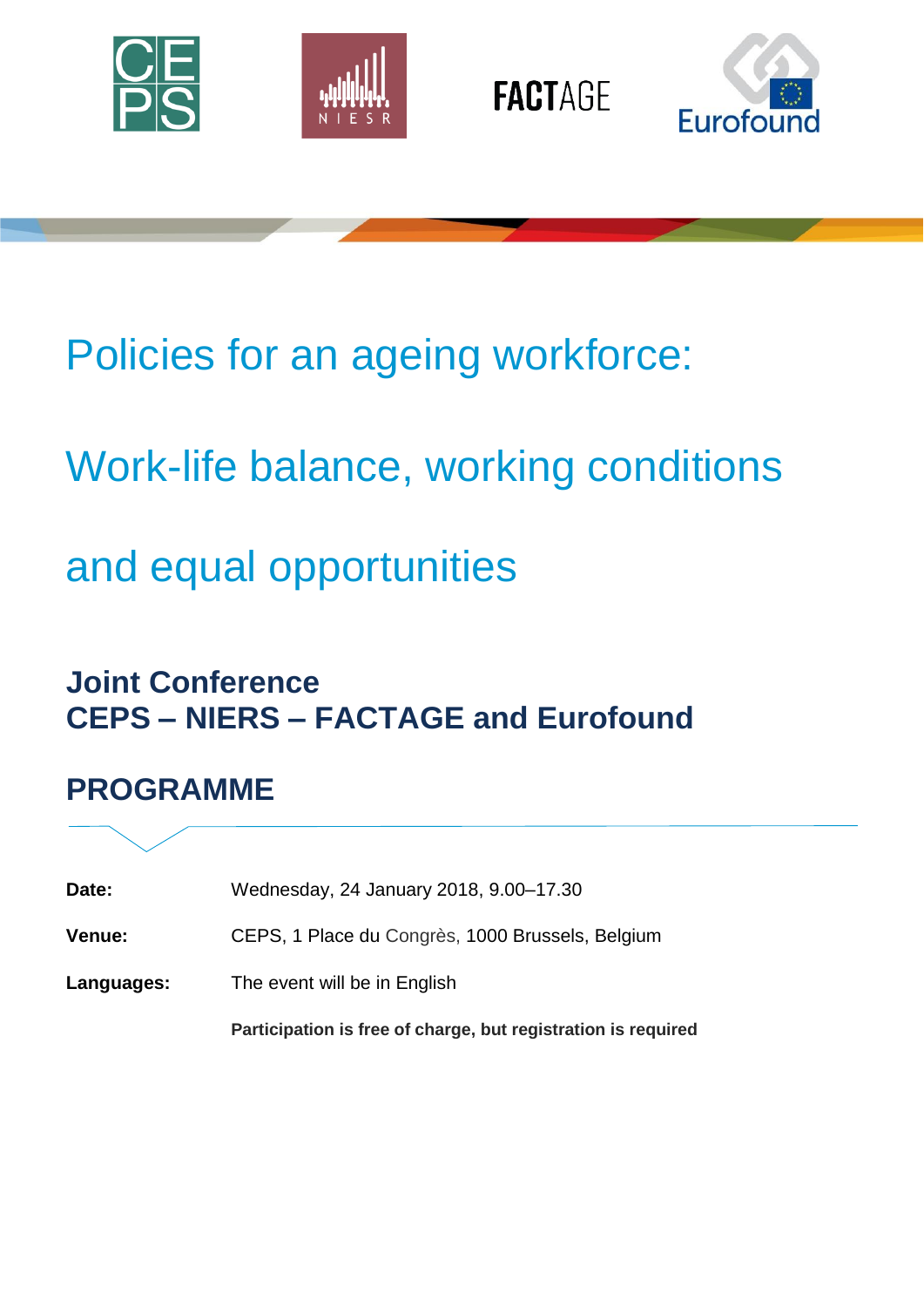#### Policies for an ageing workforce: Work–life balance, working conditions and equal opportunities

### Brussels, Wednesday, 24 January 2018

## **Overview**

European societies are ageing, and so are their workforces. Not only is the share of older people in the workforce growing rapidly, people are also working until later. However, many older people also exit the labour market prematurely, for a variety of reasons: they are unable to combine work with illness, disability or care commitments, they have become unemployed, or they are not motivated to continue working – sometimes due to poor working conditions. This conference first examines policies which can prevent such premature departures, by addressing work–life balance and working conditions. Second, it will address the inequalities associated with the diversity of older peoples' situations in the labour market, and their health and life expectancy. The conference touches upon several of the elements of the *Framework agreement on active ageing and an intergenerational approach* approved by EU employers and trade unions in 2017.

#### **Session 1: The right balance for a longer working life**

This first presentation maps out work–life balance issues in the EU for older workers using Eurofound data. The session then zooms in on the impact of longer working lives on domestic relationships in the UK, based on work within the FACTAGE project. It concludes with a view of the role of workplace practices in addressing work–life balance issues.

#### **Session 2: How to facilitate longer working lives by improving older people's working conditions and health?**

The first two presentations assess working conditions for older workers and their influence on the ability to prolong working lives. The latter may depend on crucial socio-economic inequalities in health (spilling over later into mortality differences), which is the topic of the third presentation. The session ends with an assessment of policies having the potential to address such inequalities. It focuses on partial retirement schemes as a means to facilitate longer working lives and the adjustment of working hours to better suit the work preferences of older workers, hence enabling and motivating people to work longer.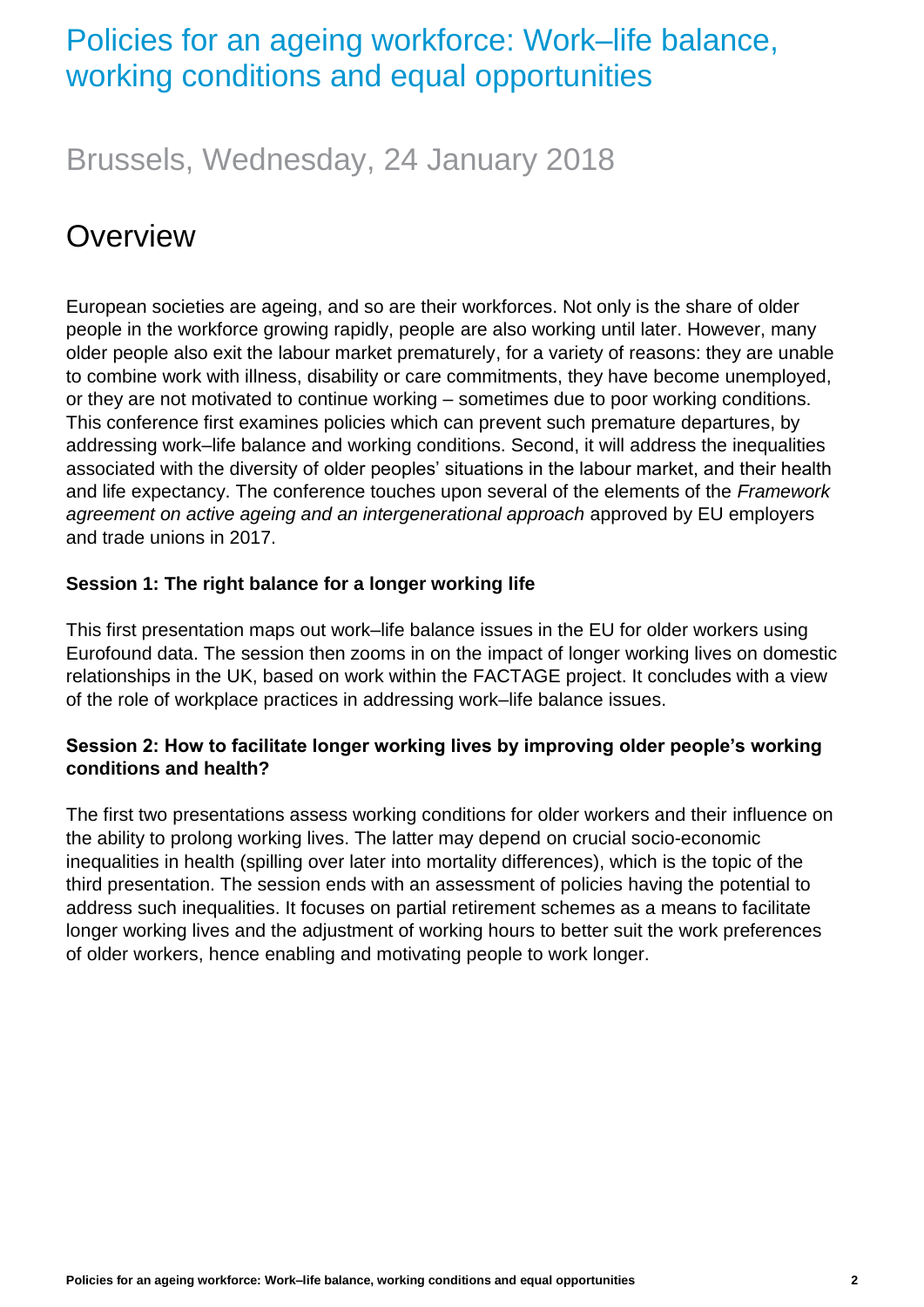### Policies for an ageing workforce: Work–life balance, working conditions and equal opportunities

| $9.00 - 9.30$  | <b>Registration and Coffee</b>                                                                                                                                                                                                                                                                                    |
|----------------|-------------------------------------------------------------------------------------------------------------------------------------------------------------------------------------------------------------------------------------------------------------------------------------------------------------------|
|                | <b>Welcome and opening</b>                                                                                                                                                                                                                                                                                        |
| $9.30 - 9.50$  | Daniel Gros, Research Director, CEPS<br>Erika Mezger, Deputy Director, Eurofound                                                                                                                                                                                                                                  |
|                | Session 1: The right balance for a longer working life                                                                                                                                                                                                                                                            |
| $9.50 - 11.05$ | Chair: Mikkel Barslund, Head of Ageing Societies Programme, CEPS and FACTAGE                                                                                                                                                                                                                                      |
|                | 'Work-life balance over the course of working life', Rob Anderson, Head of Unit,<br>$\bullet$<br><b>Social Policies, Eurofound</b><br>'Till work do us part? - Extending working lives and domestic relationships',<br>$\bullet$<br>Nathan Hudson-Sharp, Senior Social Researcher, National Institute of Economic |
|                | and Social Research, NIESR                                                                                                                                                                                                                                                                                        |
|                | 'Workplace practices', Gerd Naegele, Principal Investigator, Extend project                                                                                                                                                                                                                                       |
|                | Three 15-minute presentations and a 30-minute Q&A                                                                                                                                                                                                                                                                 |
| 11.05-11.25    | <b>Coffee Break</b>                                                                                                                                                                                                                                                                                               |
| 11.25-12.55    | Session 2: How to facilitate longer working lives by improving older people's working<br>conditions and health?                                                                                                                                                                                                   |
|                | <b>Chair: Lucy Stokes, Principal Economist, NIESR and FACTAGE project</b>                                                                                                                                                                                                                                         |
|                | 'Working conditions of an ageing workforce', Oscar Vargas, Research Officer,<br><b>Working Life, Eurofound</b>                                                                                                                                                                                                    |
|                | 'The effect of working conditions on the length of working lives', Mikkel<br><b>Barslund, CEPS and FACTAGE project</b>                                                                                                                                                                                            |
|                | 'Socio-economic differences in mortality and health', Johannes Klotz, Senior<br>$\bullet$<br>Researcher, Statistics Austria and FACTAGE                                                                                                                                                                           |
|                | 'Extending working lives through flexible retirement schemes', Hans Dubois,<br>$\bullet$<br>Research Manager, Social Policies, Eurofound                                                                                                                                                                          |
|                | Four 15-minute presentations and a 30-minute Q&A                                                                                                                                                                                                                                                                  |
| 12.55-14.15    | Lunch                                                                                                                                                                                                                                                                                                             |
|                | Session 3: Expert panel, focus: equal opportunities and reducing inequalities                                                                                                                                                                                                                                     |
| 14.15-15.25    | Chair: Rob Anderson, Head of Unit, Social Policies, Eurofound                                                                                                                                                                                                                                                     |
|                | Anne Sonnet, Senior Economist, OECD<br>$\bullet$                                                                                                                                                                                                                                                                  |
|                | Anne Drouin, Programme Director, ILO<br>$\bullet$                                                                                                                                                                                                                                                                 |
|                | Alan Walker, University of Sheffield (INNOVAGE & MOPACT projects)<br>$\bullet$                                                                                                                                                                                                                                    |
|                | Questions and Answers from the floor                                                                                                                                                                                                                                                                              |
| 15.25-15.45    | <b>Coffee Break</b>                                                                                                                                                                                                                                                                                               |